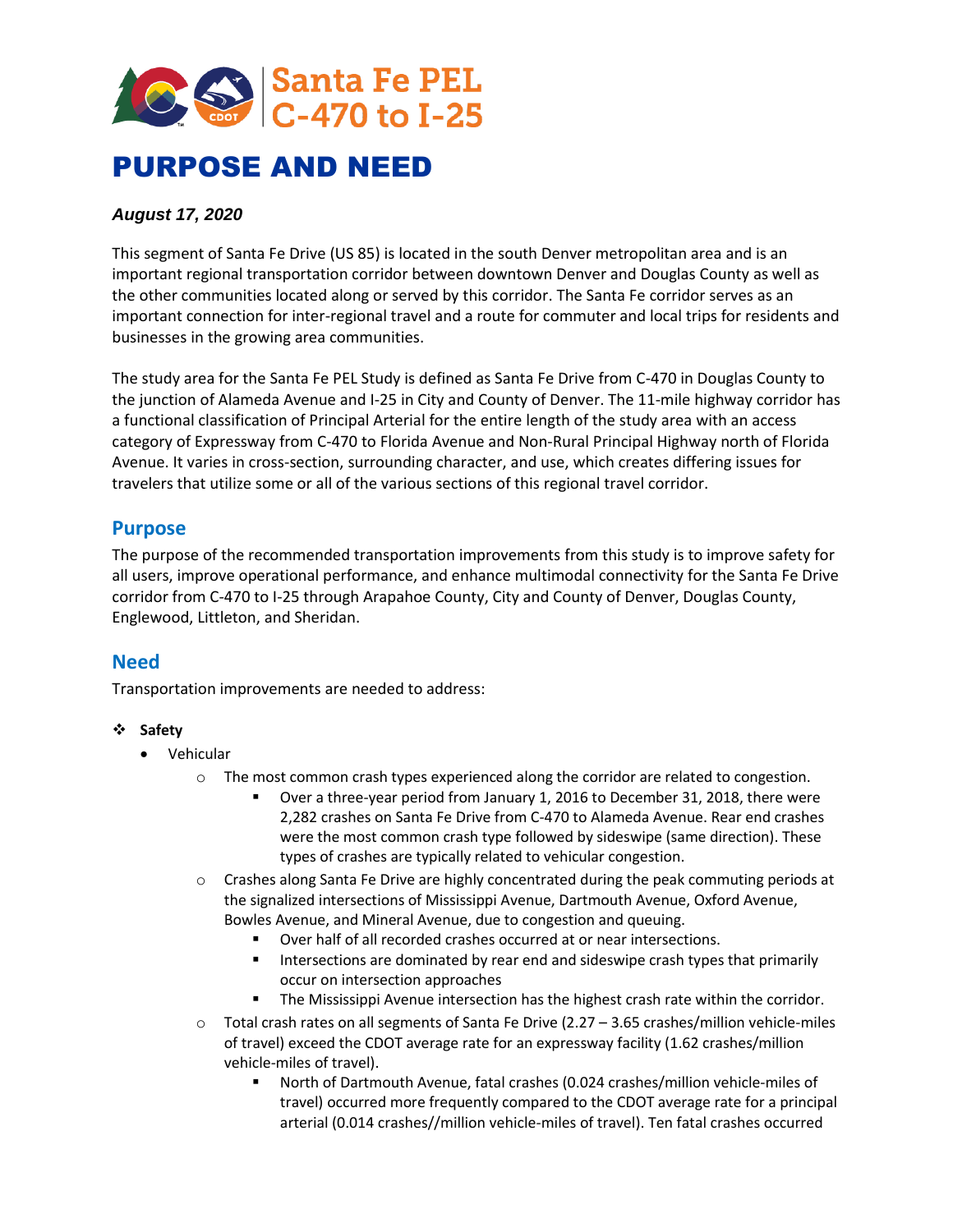along Santa Fe Drive and the majority of those crashes (seven crashes) occurred north of Dartmouth Avenue.

- Access
	- o Areas with more frequent direct access driveways and public road intersections along Santa Fe Drive create speed differentials and turning conflicts.
		- The sections with more frequent direct access driveways and intersections along Santa Fe Drive see an increased proportion of rear end and angle crashes, and an increase in overall crash frequency, such as south of Bowles Avenue, south of Union Avenue, north of Dartmouth Avenue, and Iowa Avenue to Mississippi Avenue.

#### ❖ **Operational Performance**

- Congestion and Travel Time Reliability
	- $\circ$  Drivers along the Santa Fe Drive corridor experience substantial delays and queues during commuter peak periods between 6am and 9am northbound, and 3pm and 7pm northbound and southbound.
		- Travel times during the AM and PM peak hours are up to 40% longer than the travel time to drive the corridor at free flow speeds.
	- $\circ$  Bottlenecks with congestion and long queues regularly occur at the signalized intersections at Mineral Avenue, Bowles Avenue, Oxford Avenue, Dartmouth Avenue, Alameda Avenue, and Mississippi Avenue, and approaching the I-25 interchange flyover. During peak travel times, congested segments reach up to three miles in length.
		- Providing pedestrian crossing times at the signalized intersections for the relatively wide roadway creates additional delay for drivers along Santa Fe Drive when pedestrians utilize the at-grade intersections to cross the corridor. A pedestrian crossing Santa Fe at an intersection as wide as Dartmouth increase the red time for Santa Fe traffic by up to one minute. Pedestrian activations also take the signal out of coordination for several cycles, impacting traffic flow up and down the corridor.
	- $\circ$  Congestion along the Santa Fe Drive corridor is expected to worsen by 2040 with longer recurring periods of delay and slower speeds, as well as new areas of congestion.
		- Traffic volumes are expected to increase by an average of 13% on the corridor, and up to 30% south of Mineral Avenue, due to local and regional population and employment growth.
	- o Varying geometric characteristics along the Santa Fe Drive corridor, such as inconsistent driveway and intersection spacing, acceleration/deceleration lane design, median treatments, and the number of travel lanes, create traffic disruptions, particularly weaving maneuvers between intersections/interchanges and lane changes to/from the High Occupancy Vehicle (HOV) express lane during peak hours.
	- o The existing HOV express lane creates operational issues with weaving maneuvers and lane changes due to the need for left turning traffic to utilize the lane, and the need for HOV express lane traffic to stop at the signalized intersections.
	- o Congestion also occurs on Santa Fe Drive outside of typical peak commuting hours during 75% of weekdays with congestion due to community events, crashes, severe weather, freight rail crossing south of Oxford Avenue, and traffic diversion to Santa Fe Drive when other regional corridors (like I-25 and Broadway) experience congestion.
- Access
	- o The inconsistent spacing and types of intersections and driveways contribute to operational issues along the Santa Fe Drive corridor.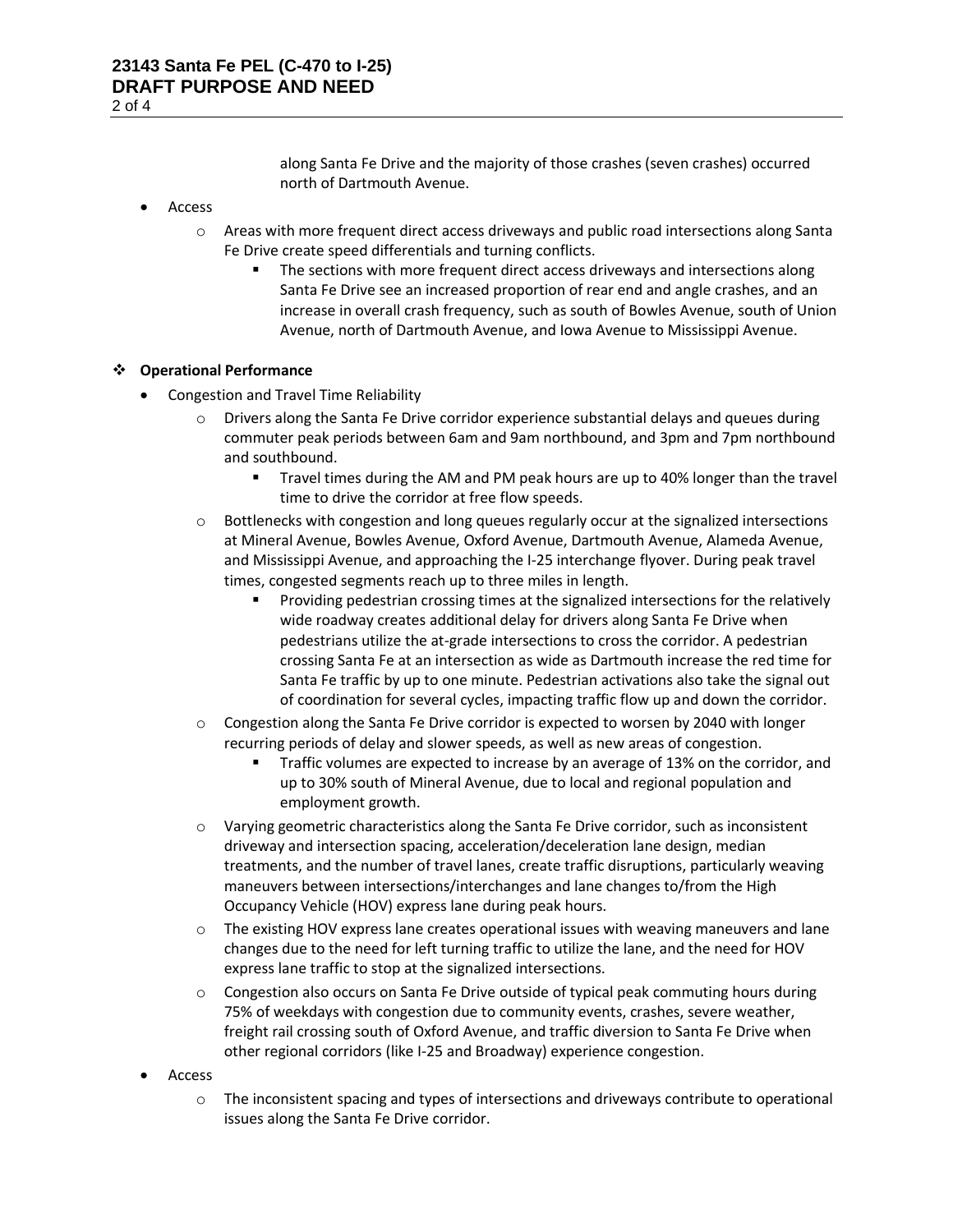- An example of this inconsistency, the types of intersection and driveway accesses in two segments of the corridor are:
	- In the two miles south of Belleview Avenue: 1 grade separated interchange, 4 at grade signalized intersection, and 26 driveway/street accesses (full movement and right-in/right-out)
	- In the two miles north of Hampden Avenue: 2 grade separated interchanges, 1 at grade signalized intersection, and 9 driveway/street accesses (all right-in/right-out)
- $\circ$  Individual private driveways and business accesses on Santa Fe Drive between C-470 and Florida Avenue are inconsistent with the corridor access category classification of Expressway and negatively impact corridor travel and operations with turning conflicts, speed differentials and does not meet the required public road intersection spacing of one mile in some segments.
	- The lack of a local roadway network to provide property access contributes to the frequency of private driveways and business access on Santa Fe Drive, particularly in Littleton south of Bowles Avenue, as well as on the west side of the corridor south of Union Avenue and north of Dartmouth Avenue in Englewood.
- **Freight** 
	- $\circ$  The Santa Fe Drive corridor is a designated critical freight corridor serving regional freight movements between I-25 in Denver and areas south of C-470, in addition to serving local community freight needs directly along the corridor.
		- The percentage of truck traffic to the overall daily volume is 7.5% 9.2%, which is higher thana typical urban principal arterial highway of approximately 2%.
		- Industrial and commercial land uses adjacent to the corridor between Belleview Avenue and Evans Avenue create heavy truck movements on and off of the corridor at the intersections of Union Avenue, Oxford Avenue, and Dartmouth Avenue, as well as at driveways and minor street accesses. These heavy trucks contribute to poor operational performance at these intersections.
	- $\circ$  The unreliable or unpredictable travel times along the corridor cause difficulty in trip planning and have negative impacts for freight operators.
		- Corridor stakeholders like the Colorado Motor Carriers Association express concern with trucks, like other vehicles, experiencing increased delays traveling along the corridor as traffic volumes and the associated congestion increase.

#### ❖ **Multimodal Connections**

- Pedestrian and Bicycle
	- o Santa Fe Drive lacks adequate facilities to accommodate pedestrian and bicyclist crossings of the highway with connections to area sidewalks, trails, and LRT stations.
	- o With high traffic volumes and speeds plus a width of eight lanes or more, Santa Fe Drive is a barrier for pedestrian and bicyclist travel.
		- Various land uses along the Santa Fe corridor generate demand for walking and biking trips, including residential areas, LRT stations, Arapahoe Community College, employment centers, non-profit centers, community hubs, and recreational amenities such as the South Platte River, Mary Carter Greenway Trail, South Platte Park and Carson Nature Center, Overland Golf Course, and numerous nearby public parks Because many of the origins and destinations of these trips are on opposite sides of the highway, conflicts occur at intersections due to insufficient pedestrian/bicycle facilities and limited crossing locations.